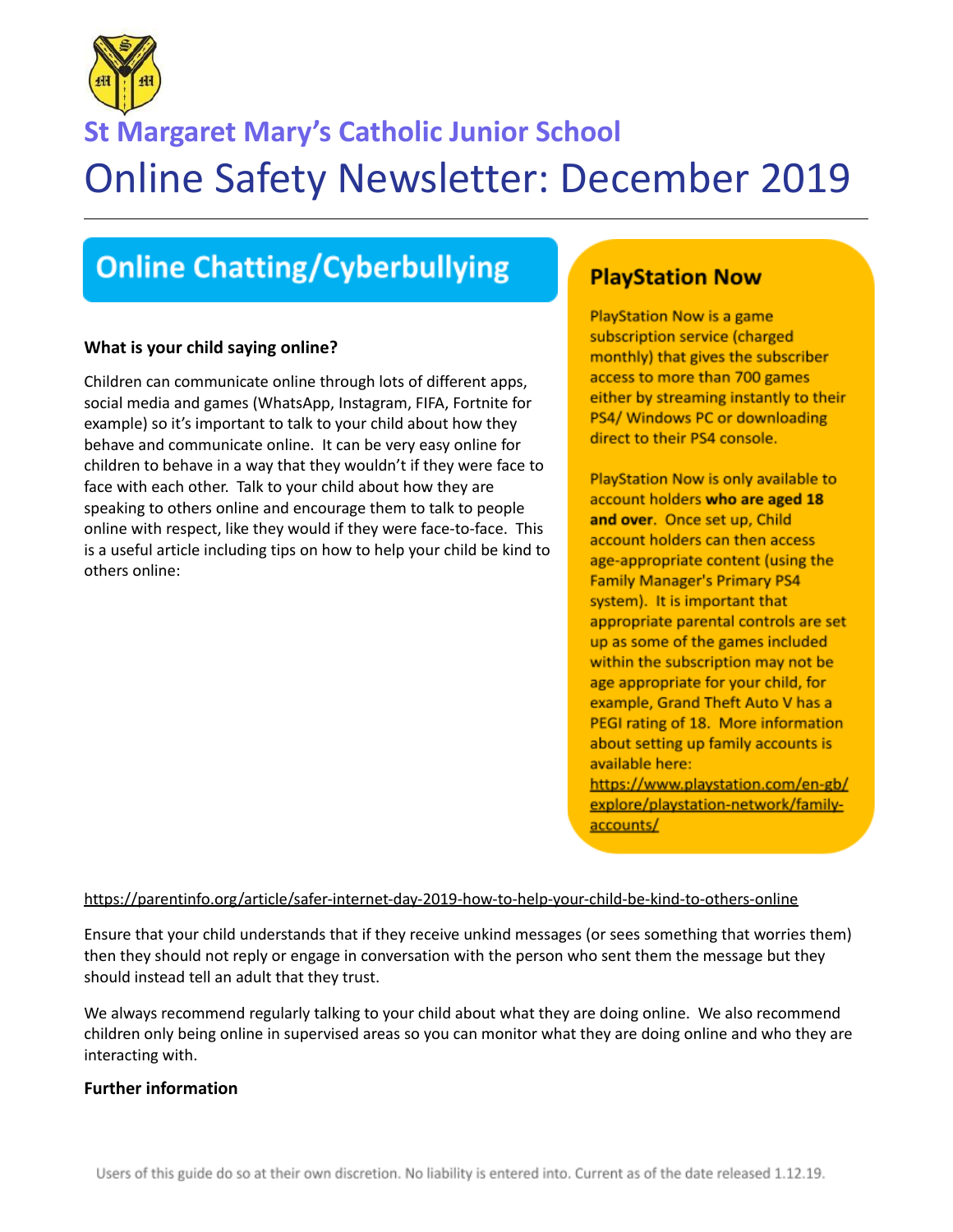# Age ratings

The British Board of **Film Classification** (BBFC) has launched new digital age rating symbols designed for digital streaming platforms such as Netflix. More and more children are choosing what they watch, so talk to your child about the different ratings so they can make the right decision about what to watch.

More information available here: https://bbfc.co.uk/abo ut-bbfc/media-centre/d on't-call-us-boring-'gen eration-conscious'-wan t-make-better-decisions  $-ever$ 

# **FIFA 20**

### Are you guilty of Sharenting?

'Sharenting' is when we post too much information about our children online, such as photos, funny moments or key milestones. This useful article discusses the top six things parents should be thinking about before they post, such as what information you include when you upload photographs (child's school, age or location). We tell our children to think before they post but maybe as parents, we need to too. Read the article here:

https://www.bbc.co.uk/programmes/articles/CDT1p7qHZxjrGLsw1xh7Pg/sharenting-six-things-parents-sh ould-think-about-before-hitting-post-on-social-media